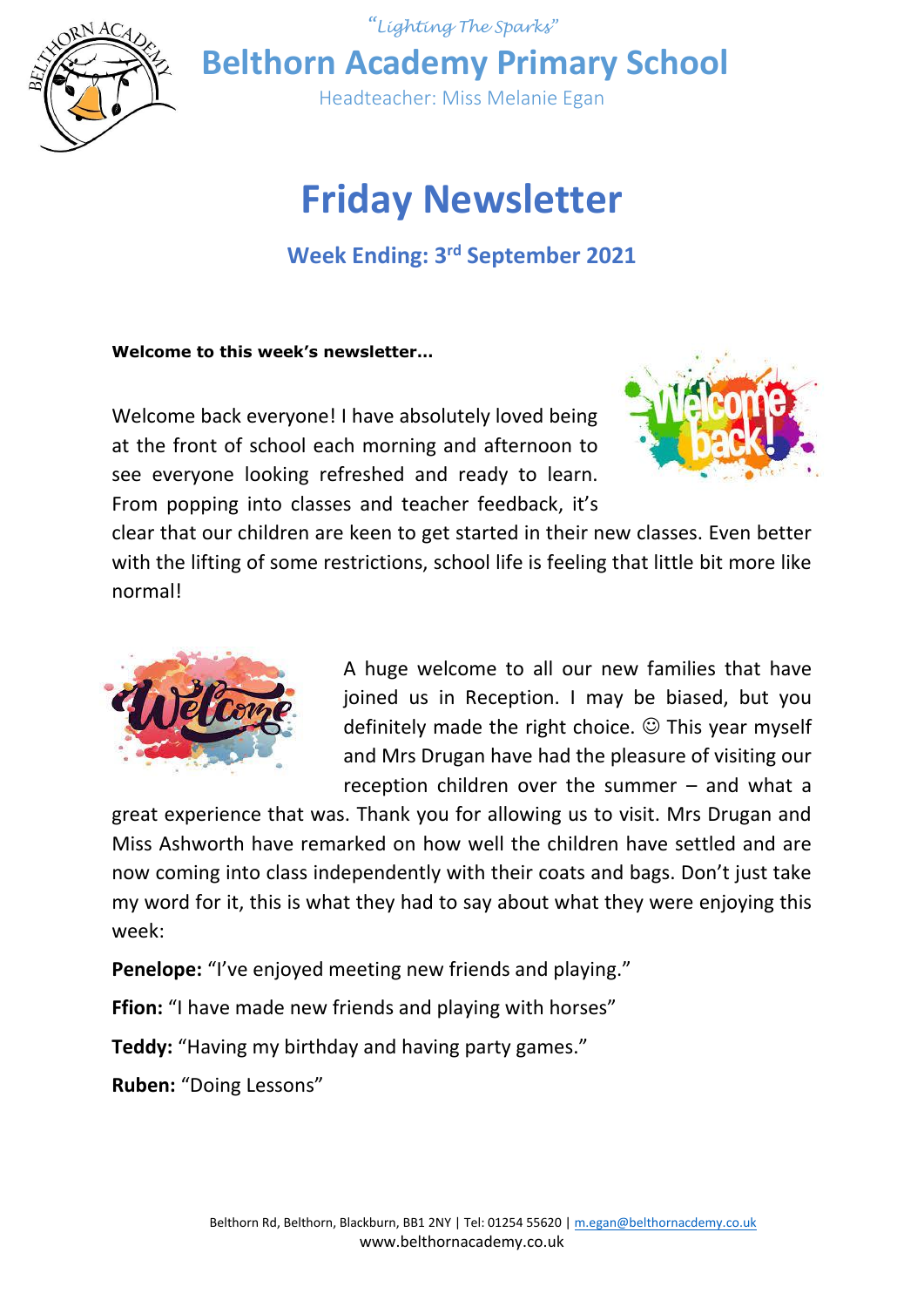

*"Lighting The Sparks"* **Belthorn Academy Primary School**

Headteacher: Miss Melanie Egan

We would also like to welcome our newest recruits in Little Bells, and may I add they look incredibly dapper in their yellow t-shirts. We also have some new staff members joining us as well as a familiar face. Welcome to both Mrs Moran and

Miss Brindle, who are our new teaching assistants in year 5 and year 2 respectively. Also, we are delighted to have Miss

Dugdale back in school from her maternity leave.

We are holding our annual Meet the Teachers



Meetings. The fantastic news is these can now take place in person – no more worries about screens freezing and muting issues. Our teachers are excited to meet you all and have an afternoon slot of 3:30pm and 5:30pm so hopefully most of you can attend. We need to be mindful that Covid-19 is still with us and encourage social distancing, handwashing and as per the government guidelines the option to wear a face covering when inside and meeting in a group. Please enter school via the door that your child normally arrives at each morning.

These times are as follows:

| Week               | Monday | Tuesday | Wednesday | Thursday  | Friday    |
|--------------------|--------|---------|-----------|-----------|-----------|
| commencing         |        |         |           |           |           |
| 06/09/21           |        |         |           |           |           |
| 3:30 <sub>pm</sub> |        | Υ4      |           |           |           |
|                    |        | Υ2      | Y3        | Υ6        | Reception |
| 5:30 <sub>pm</sub> | Υ1     |         | Y4        | Reception |           |
|                    | Υ6     |         |           | Υ2        |           |

| Week<br>commencing<br>13/09/21 | Monday | Tuesday | Wednesday | Thursday | Friday |
|--------------------------------|--------|---------|-----------|----------|--------|
| 3:30 <sub>pm</sub>             |        |         |           |          |        |
|                                | Υ5     |         |           | Y1       |        |
| 5:30pm                         |        | Y5      | Y3        |          |        |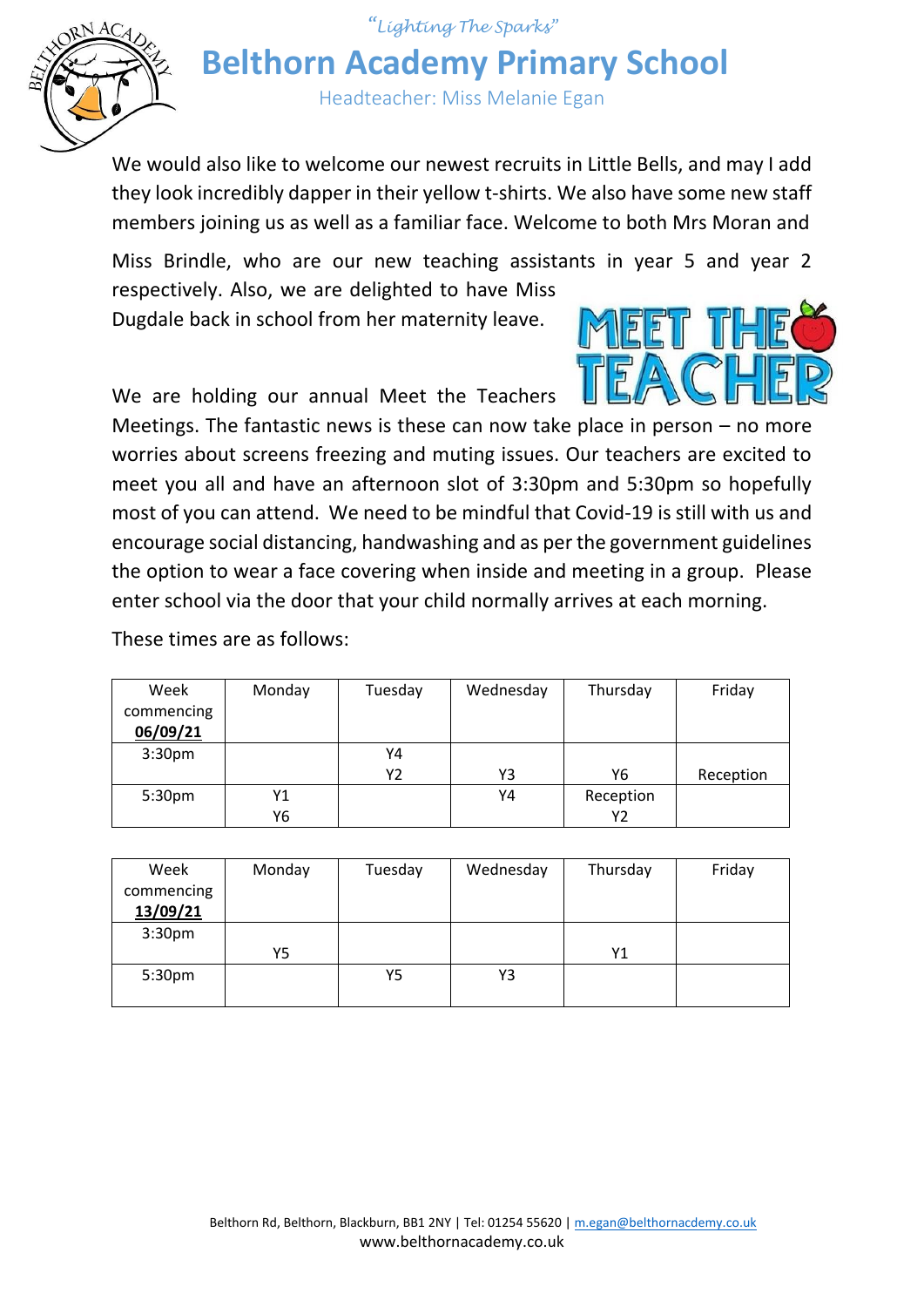

*"Lighting The Sparks"* **Belthorn Academy Primary School**

Headteacher: Miss Melanie Egan

In other news, we were all delighted that the children could participate in a whole school indoor assembly for the first time in such a long time. Seeing the hall full of children was wonderful. So the children can settle properly, taking



into consideration that some of our little ones have never sat in the hall for assemblies, our whole school assemblies will be just for the children for the next two weeks. However, we are hoping to welcome back some of our parents from Friday 24th September – just in time for our Macmillan Coffee Morning. More information about this to follow.

Year 3 will be taking part in their first swim session – this will be a dry week taking place in school so there is no need for swimwear, flippers or goggles. The following week, 16<sup>th</sup> September, the children will begin their normal swimming sessions for the term. There will be more information at the Meet the Teacher Meeting.



A quick reminder from the office, that if your child has an appointment it is really important that you make the office aware of this. Please do not use the class teacher to pass on appointment information. You can email [office@belthornacademy.co.uk](mailto:office@belthornacademy.co.uk) or call Mrs Brown on 01254 55620.



# **And finally…**

From standing outside this week, it has been lovely to see that the staggered starts and finishes are having a positive impact on traffic congestion in the village. Although it is much better, I must ask that we are still mindful of where our parents are

parking and that we are arriving at our scheduled times and not holding a car parking space outside a resident's household for longer than needed.

## **Have a wonderful weekend,**